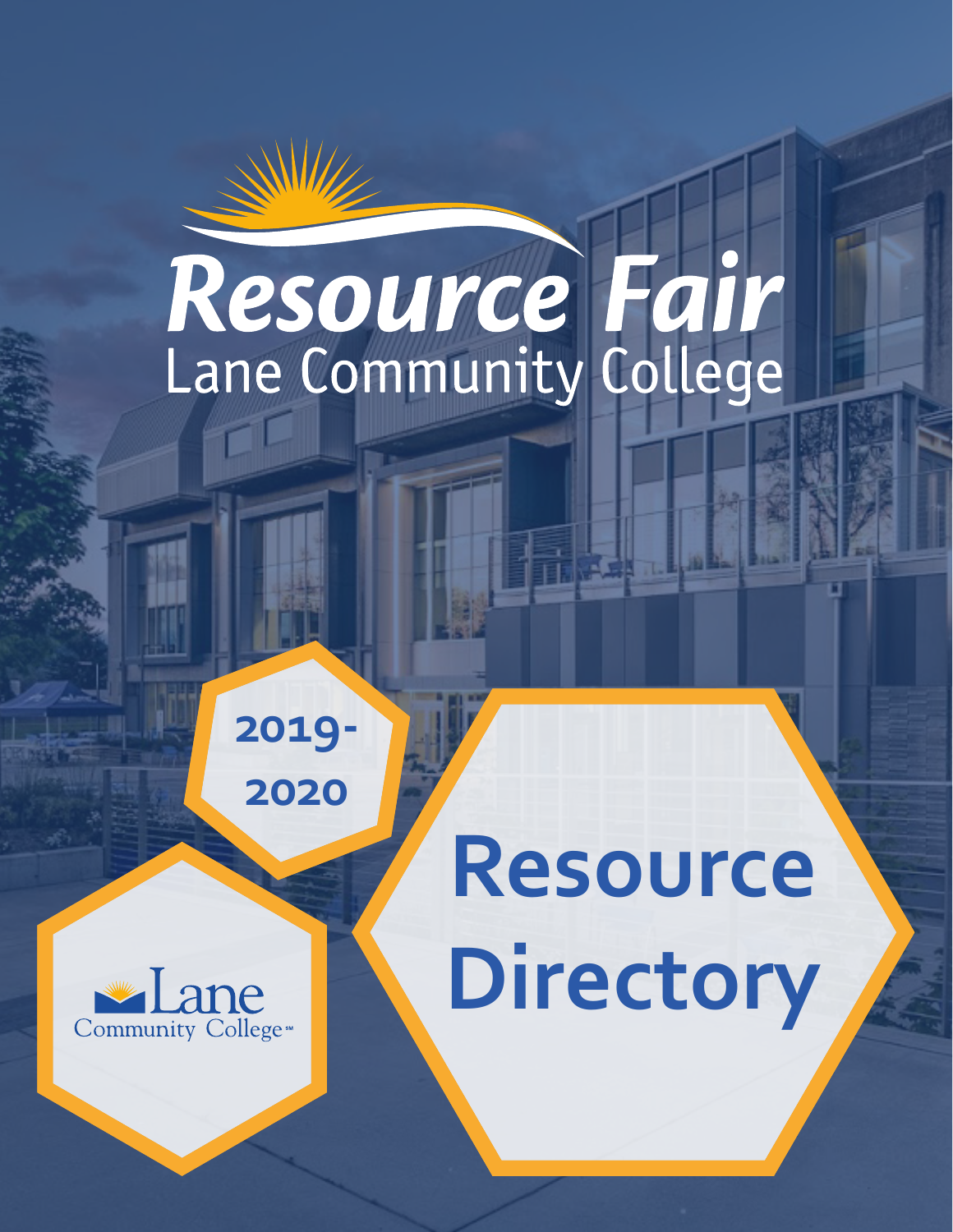# **Directory Contents**

# **[Lane Community College Resources](#page-3-0)**

# *[Academic Support](#page-3-0)*

| Academic Advising                                   | 4  |
|-----------------------------------------------------|----|
| <b>Adult Basic &amp; Secondary Education (ABSE)</b> | 4  |
| <b>Career Exploration Center</b>                    | 4  |
| <b>Counseling Center</b>                            | 5  |
| Career Pathways                                     | 5  |
| Center for Accessible Resources (CAR)               | 5  |
| <b>Cooperative Education</b>                        | 6  |
| <b>Gender Equity Center</b>                         | 6  |
| First Year Experience Program                       | 6  |
| <b>International Programs</b>                       | 7  |
| Library                                             | 7  |
| <b>Study Abroad</b>                                 | 7  |
| <b>Student Help Desk (SHeD)</b>                     | 7  |
| <b>TRIO/TRIO STEM</b>                               | 8  |
| <b>Tutoring Services</b>                            | 8  |
| <b>Child Care</b>                                   |    |
| Lane Child and Family Center                        | 9  |
| <b>Quality Care Connections</b>                     | 10 |
| <b>Financial Assistance</b>                         |    |
| <b>Enrollment Services</b>                          | 10 |
| <b>Financial Aid</b>                                | 10 |
| <b>LCC Foundation</b>                               | 10 |
| Scholarships                                        | 11 |
| <b>Health Services</b>                              |    |
| <b>Health Clinic</b>                                | 11 |
| <b>Dental Clinic</b>                                | 11 |
|                                                     |    |
| <b>Housing Resources</b>                            |    |
| Housing Information                                 | 12 |
| <b>Titan Court</b>                                  | 12 |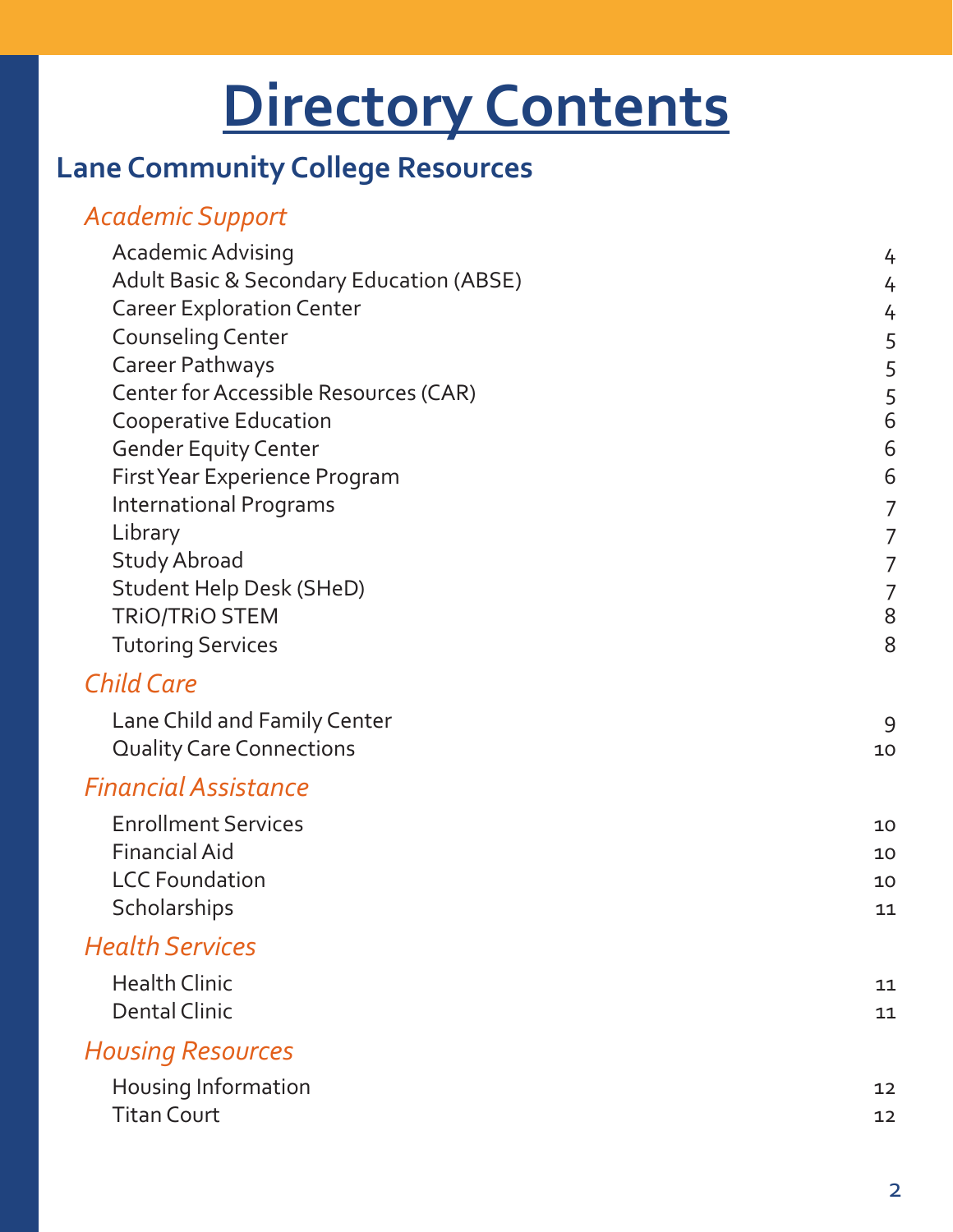| <b>Student Engagement Opportunities</b>                  |    |
|----------------------------------------------------------|----|
| Associated Students of LCC Student Government (ASLCCSG)  | 12 |
| Center for Student Engagement (CSE)                      | 12 |
| Concepcion "Connie" Mesquita Multicultural Center        | 13 |
| <b>Support Services</b>                                  |    |
| Longhouse                                                | 13 |
| Maxwell Student Veteran Center (MSVC)                    | 13 |
| No Cash Clothing Stash                                   | 14 |
| <b>Public Safety</b>                                     | 14 |
| Rainy Day Food Pantry (RDFP)                             | 14 |
| <b>Student Legal Services</b>                            | 15 |
| Tax Help                                                 | 15 |
| The Torch                                                | 15 |
| <b>Titan Store</b>                                       | 16 |
| Transportation                                           |    |
| <b>BikeLane</b>                                          | 16 |
| <b>LCC Bus Pass</b>                                      | 16 |
| <b>Community Resources</b>                               |    |
| 211info                                                  | 17 |
| <b>Catholic Community Services</b>                       | 17 |
| Centro Latino Americano                                  | 17 |
| Department of Human Services (DHS)                       | 18 |
| <b>FOOD for Lane County</b>                              | 18 |
| <b>NAMI Lane County</b>                                  | 18 |
| Office of Student Access & Completion (OSAC)             | 18 |
| Oregon Department of Justice - Division of Child Support | 19 |
| Oregon Health Insurance Marketplace                      | 19 |
| Planned Parenthood of Southwestern Oregon                | 19 |
| <b>Sexual Assault Support Services (SASS)</b>            | 19 |
| Sponsers, Inc.                                           | 20 |
| <b>St. Vincent's DePaul</b>                              | 20 |
| Womenspace                                               | 20 |
| <b>WorkSource Lane</b>                                   | 21 |
| <b>Volunteers in Medicine</b>                            | 21 |

3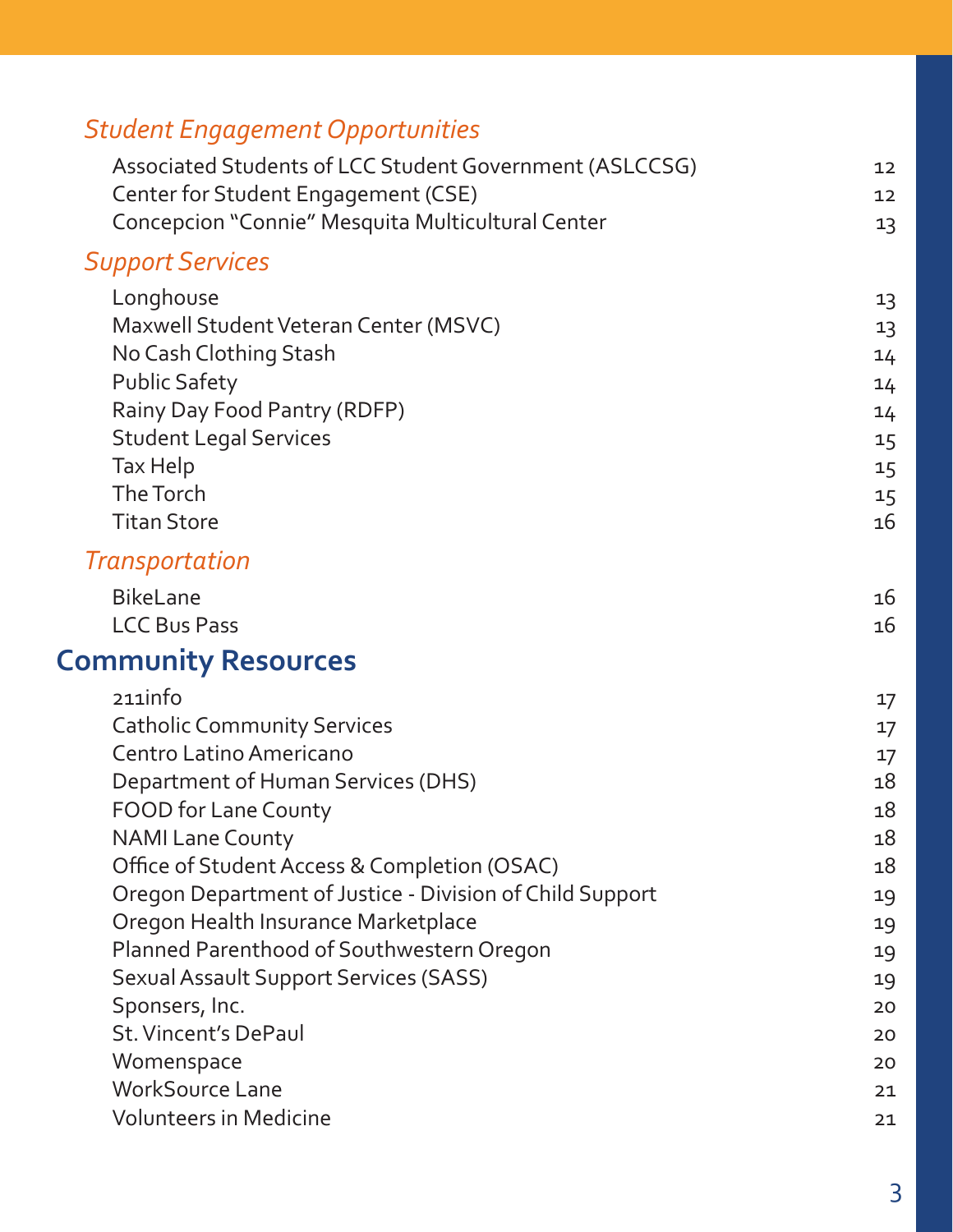# <span id="page-3-0"></span>**Lane Community College Resources**

Academic Support

# Academic Advising

Seeing your Academic Advisor each term is critical to stay on track and achieve your academic goals. Individual advising offices are located throughout campus and you can find your advisors location, contact info, and hours by visiting their [online drop-in calendar](https://www.lanecc.edu/advising/drop-advising) or by stopping by the Counseling & Career Center.

*Located: Building 1, Room 103 Phone: 541-463-3800 Website: www.lanecc.edu/advising*

# Adult Basic & Secondary Education (ABSE)

ABSE classes are non-credit, free or low-cost courses. In this department, you decide upon your goal: basic skills development? College preparation? GED preparation? You will go through an orientation and assessment, after which you will be placed in appropriate classes to achieve your goals. You will have access to multitude of resources to help you make it to the next level of your

educational goals.

*Located: Building 11, Room 201 Phone: 541-463-5214 Website: www.lanecc.edu/abse*

# Career Exploration Center

We help students clarify their interests, strengths, values, and goals; explore majors and career fields; and develop a vision for their future and next steps.

*Located: Building 1, Room 103 Phone: 541-463-3600 Website: www.lanecc.edu/cec*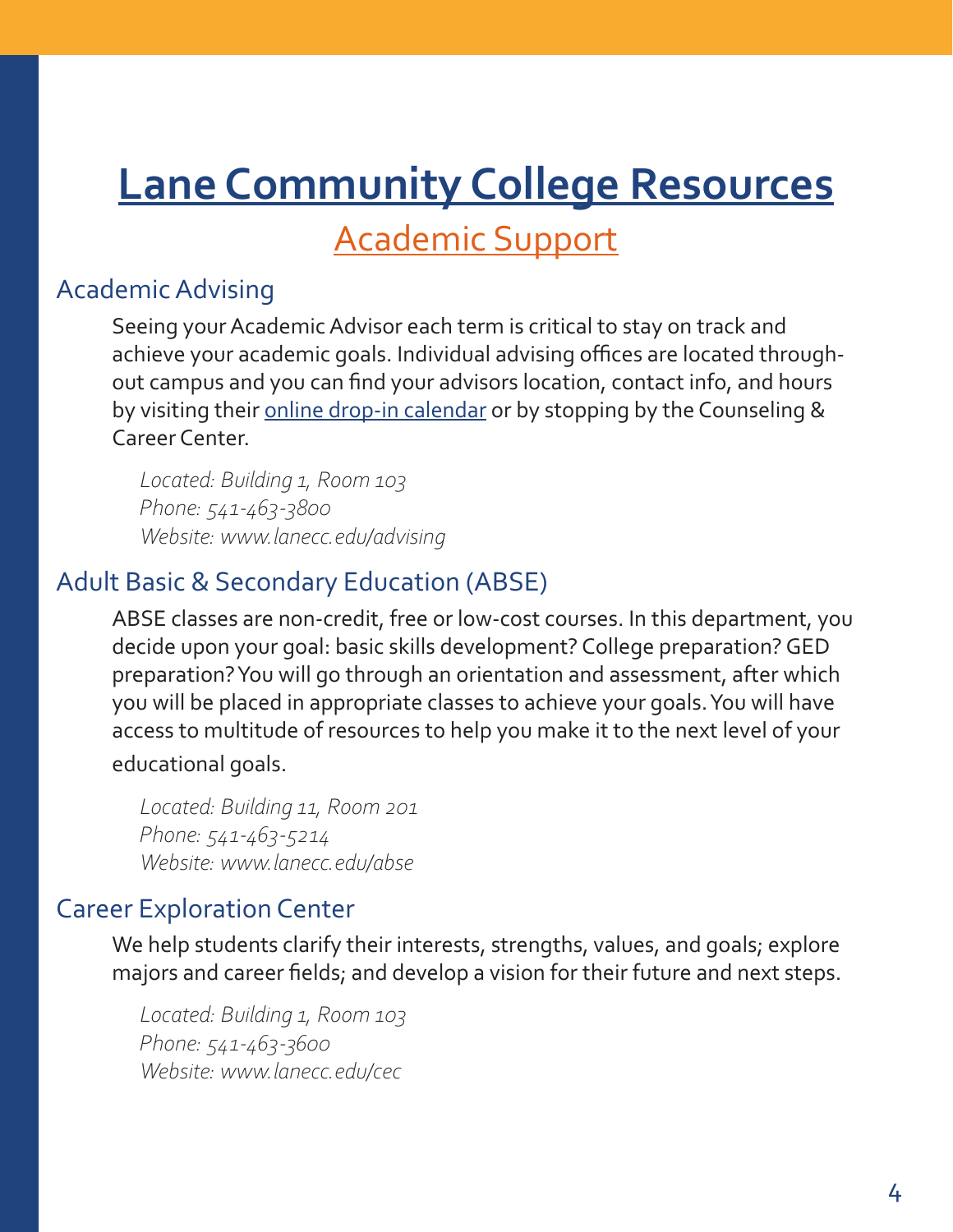# <span id="page-4-0"></span>Counseling Center

Counselors proactively provide support that leads to student success and retention. We provide counseling and resource referrals to students with academic or personal concerns impacting their ability to reach short-term or long term goals.

*Located: Building 1, Room 103 Phone: 541-463-3600 Website: www.lanecc.edu/counseling* 

# Career Pathways

The Career Pathways program focuses on easing and facilitating student transition from high school to community college, from pre-college courses to credit postsecondary programs, and from community to community college, university, or employment.

*Located: Building 11, Room 201 Phone: 541-463-5214 Website: www.lanecc.edu/pathways*

# Center for Accessible Resources (CAR)

The Center for Accessible Resources (CAR) coordinates support services and promotes disability awareness in the college community. CAR works with students and faculty to determine appropriate academic adjustments and services for students with qualified documented disabilities so students can meet academic requirements and goals. They also offer workshops on topics like note taking skills, time management, and goal setting.

*Located: Building 19, Room 263 A Phone: 541-463-5150 Website: www.lanecc.edu/disability*

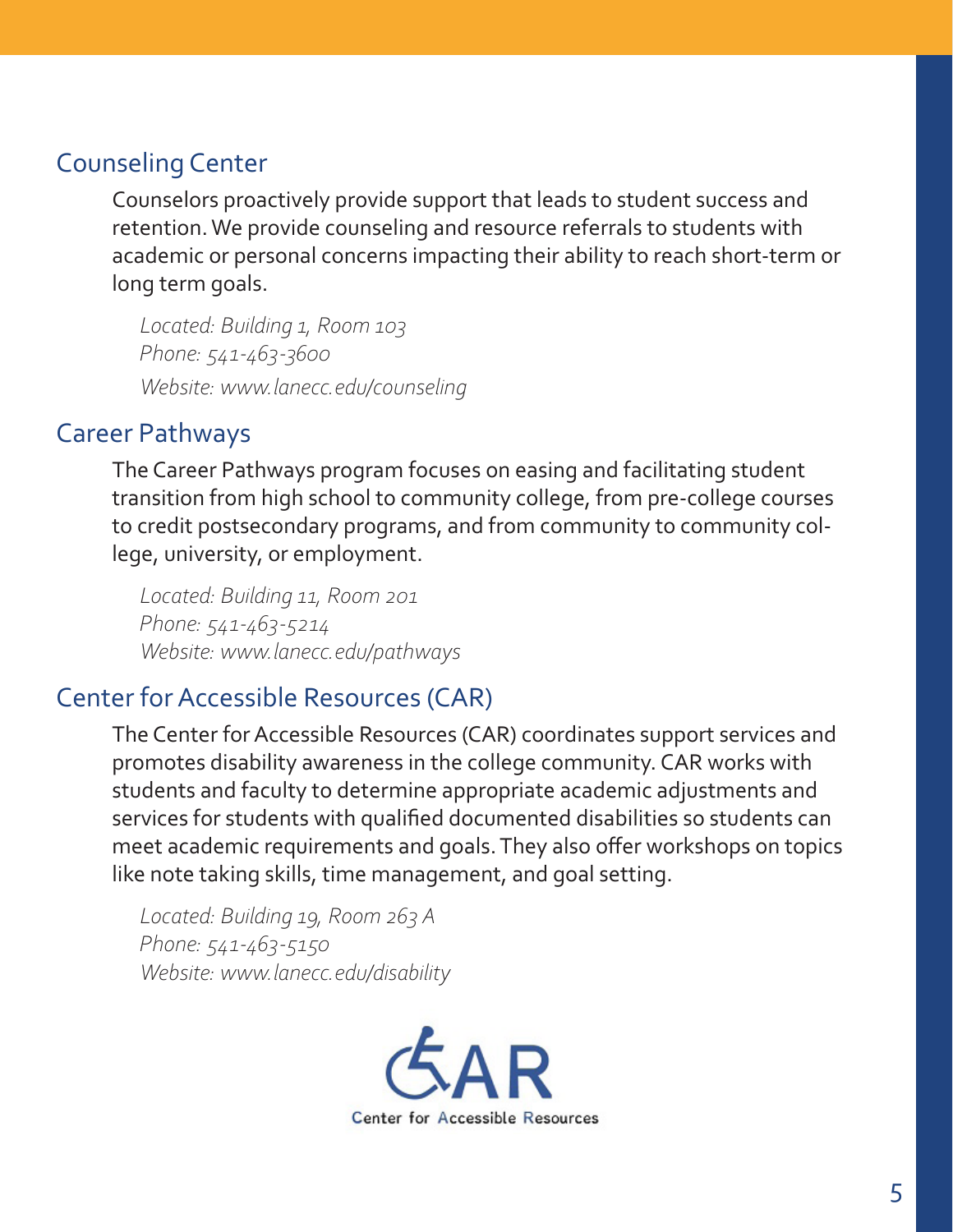# <span id="page-5-0"></span>Cooperative Education

Cooperative Education (Co-op) is an educational partnership between LCC, the business community, and students. Co-op integrates on-the-job, work experience internships with academic studies. Students earn credit and a grade while working full-time or part-time in positions related to their career and academic goals. Approximately 2,000 Lane Students work at Co-op job sites each year.

*Located: Building 19, Room 231 Phone: 541-463-5203 Website: www.lanecc.edu/cooped*

# Gender Equity Center

The Gender Equity Center offers courses and services to assist students as they begin college, such as Women in Transition. Students can study, get information referrals, assistance with applications, and the online registration systems.

*Located: Building 1, Room 202 Phone: 541-463-5353 Email: genderequitycenter@lanecc.edu Website: www.lanecc.edu/gec*

# First Year Experience Program

Lane's First Year Experience (FYE) provides in-person and online support and engagement to promote student success. We provide resources, referrals, and strategies to enhance student financial and academic goals. Success Coaches and Peer Mentors are ready to assist you as you navigate Lane's processes and procedures. Oregon Promise students must be involved in our FYE program, to ensure they have access to the appropriate resources for success.

*Located: Building 1, Room 103 Phone: 541-463-5771 Website: www.lanecc.edu/firstyearexperience*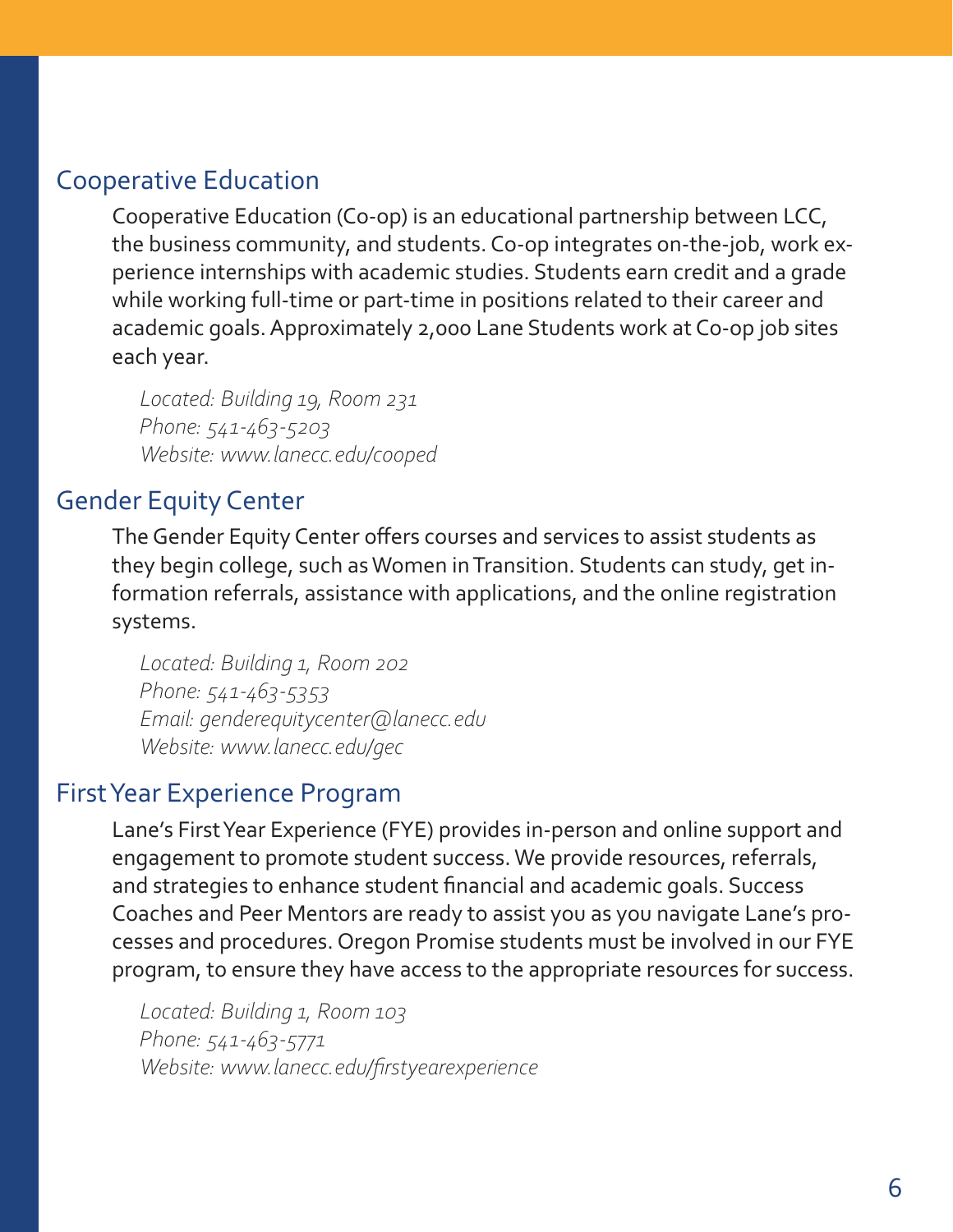# <span id="page-6-0"></span>International Programs

We serve international students at Lane from recruitment through graduation and transfer. We support international and intercultural learning opportunities for all students on campus through opportunities to interact with students from around the world both on campus and through study abroad.

*Located: Building 11, Room 235 Phone: 541-463-3434 Website: www.lanecc.edu/international*

# Library

The Library has thousands of books and DVDs to borrow plus hundreds of journals and newspapers, and millions of articles in over 100 research databases available online. It is a welcoming place to study and to discover new ideas on your own, or in a group study room. Need a laptop, today's newspaper, or help from a librarian with your research topic? Get this, and more, at the Library!

*Located: Center Building, 2nd Floor Phone: 541-463-5220 Website: library.lanecc.edu*

# Study Abroad

Study Abroad is an exciting way to expand your academic, social, and cultural horizons! Lane is committed to finding affordable study abroad options for students. Spend the summer in France, study biology in Costa Rica, Energy Management in South Africa and more!

*Located: Building 11, Room 235 Phone: 541-463-3434 Website: www.lanecc.edu/international/study-abroad*

# Student Help Desk (SHeD)

The Student Help Desk (SHeD) assists students with any LaneCC technology issues; including Account Logins, Computers, Printing, Moodle, myLane, WiFI access, and Software applications.

*Located: Center Building, Room 221B Phone: 541-463-3333 Website: help.lanecc.edu/shed*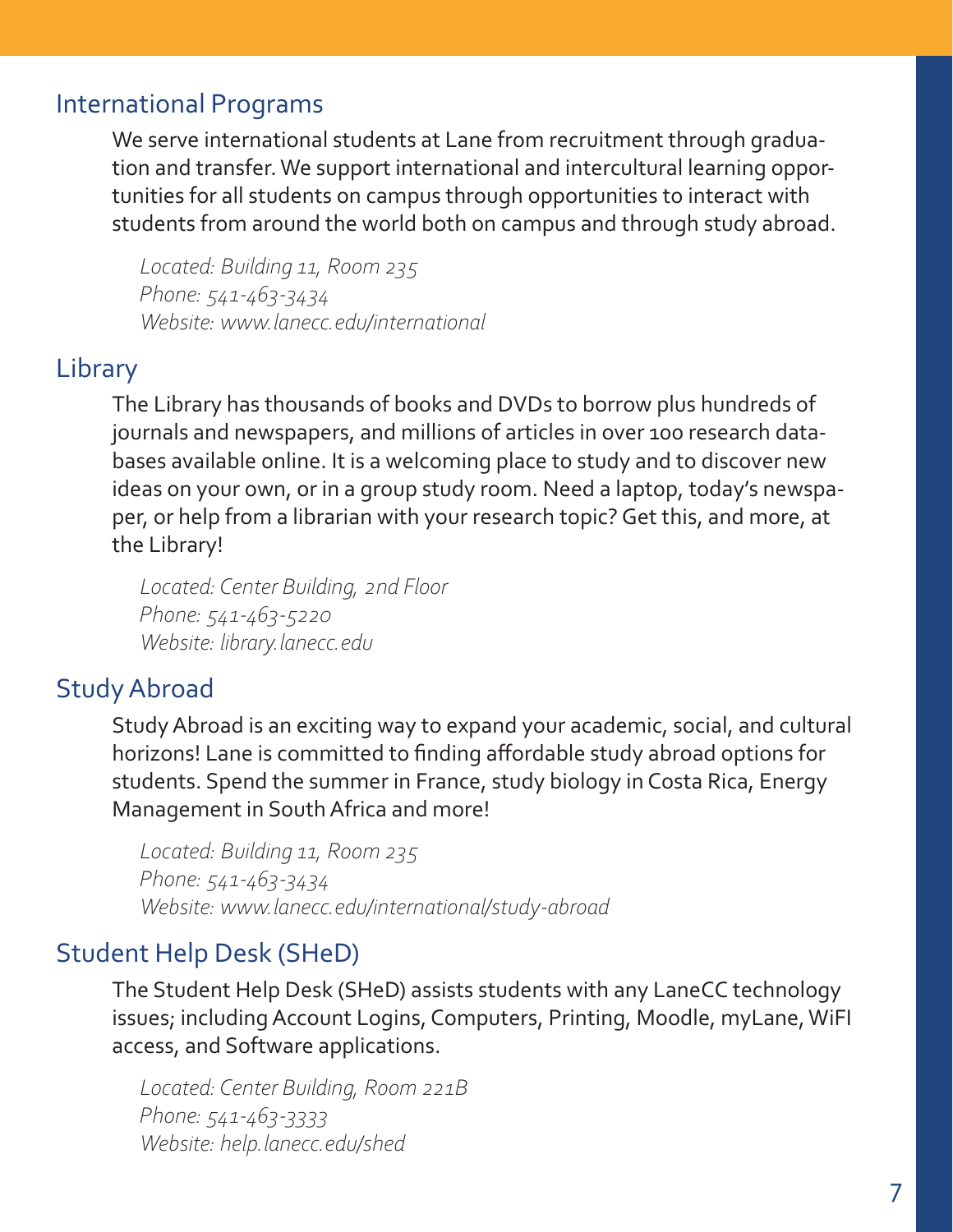# <span id="page-7-0"></span>TRiO/TRiO STEM

TRiO/TRiO STEM helps students graduate! These academic support programs are for students planning on graduating with an Associate's degree before entering the workforce or transferring to a four-year university. Students must meet at least one of three criteria: be a first generation college student (parent(s) did not have Bachelor's degree); meet financial need guidelines; or have a disability that interferes with education. TRiO/TRiO STEM provides advising, career counseling, a computer/homework lab, tutoring, study groups, workshops, transfer activities, and visits to 4-year colleges.

*Located: Building 1, Room 218 and 219 Phone: 541-463-3131 or 541-463-3138 Website: www.lanecc.edu/trio*



# Tutoring Services

Free tutoring services available for students. Research has shown that when students engage with a subject by study with someone or seeking assistance from tutors, understanding, success and grade improvement follows. LCC offers free drop-in tutoring in most academic subjects at a variety of locations. Tutor Central can direct you to tutors and locations by department.

*Online Tutoring visit: www.lanecc.edu/tutor/web-resources and eTutoring.org Website: www.lanecc.edu/tutor*

# Business Resource Center (BRC)

 *Located: Building 19, Room 249 Phone: 541-463-5799 Website: www.lanecc.edu/business/business-resource-center*

# CIT Computer Lab

 *Located: Building 19, Room 135 Phone: 541-463-5823 Website: www.lanecc.edu/cit/computer-lab*

# Foreign Languages

 *Located: Center Building, Room 451 Phone: 541-463-5419 Website: www.lanecc.edu/llc/language*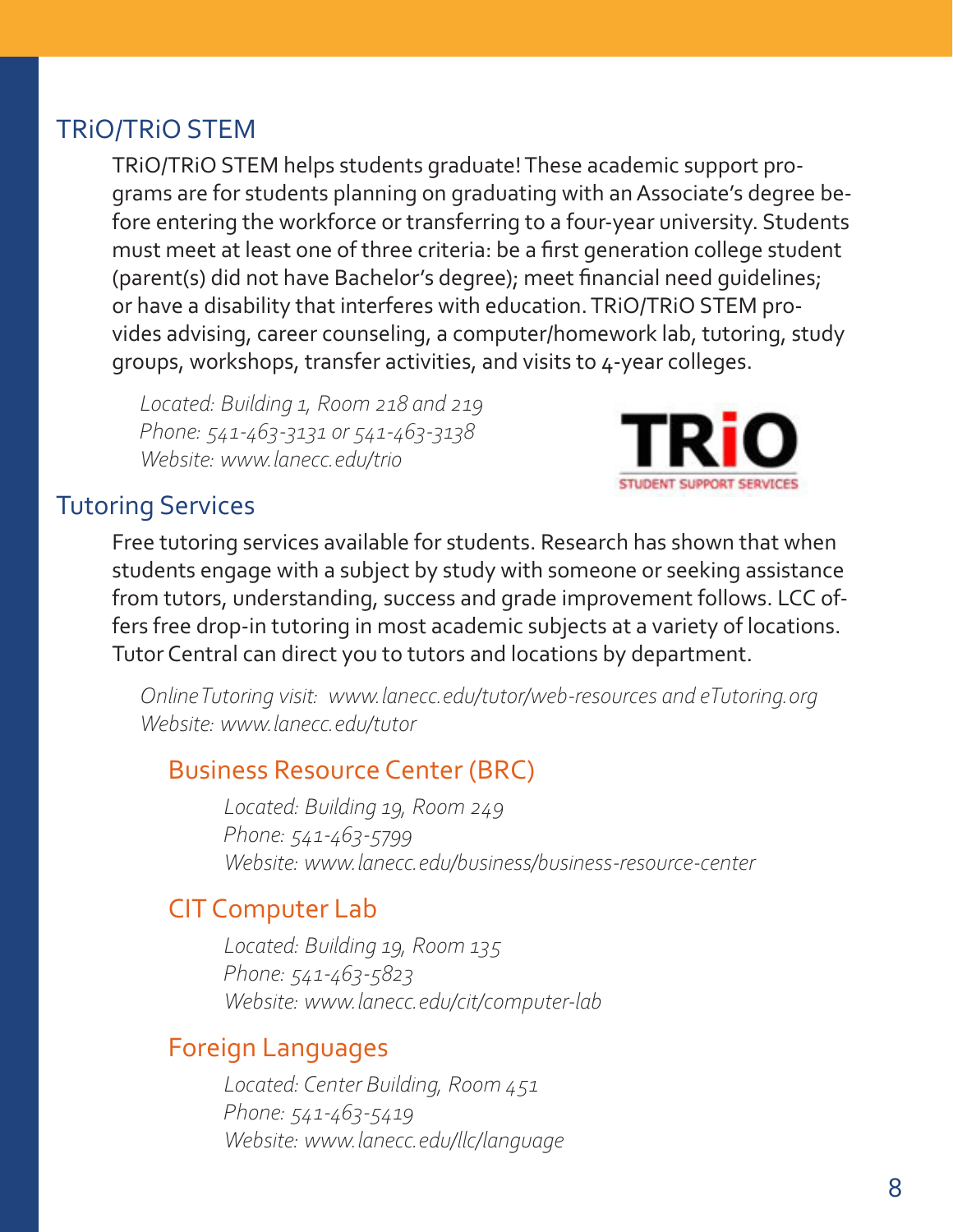# <span id="page-8-0"></span>Math Resource Center (MRC)

 *Located: Building 16, Room 169 Phone: 541-463-5399 Website: www.lanecc.edu/math/mrc/math-resource-center*

# Music Resource Center

 *Located: Building 6, Room 128 Phone: (541) 463-5649 Website: www.lanecc.edu/perarts/music/mdta-resource-center*

### Science Resource Center

 *Located: Building. 16, Room 193 Phone: (541) 463-5041 Website: www.lanecc.edu/science/src*

# Social Science Resource Center

 *Located: Center Building, Room 456 Website: https://www.lanecc.edu/socialscience/resource-center*

# Tutor Central & Writing Center+

 *Located: Center Building, Room 215 Phone: 541-463-5783 Website: www.lanecc.edu/tutor/tutor-central*

# Child Care

# Lane Child and Family Center

State licensed and nationally accredited. The preschool/child care program is located on campus for children 30 months to 5 years of age. They provide quality child care, resource and referral services, and early childhood education instruction. Grants and subsidy assistance are available.

*Located: Main Campus, Building 24 Phone: 541-463-5517 Website: www.lanecc.edu/cfe/lcfc*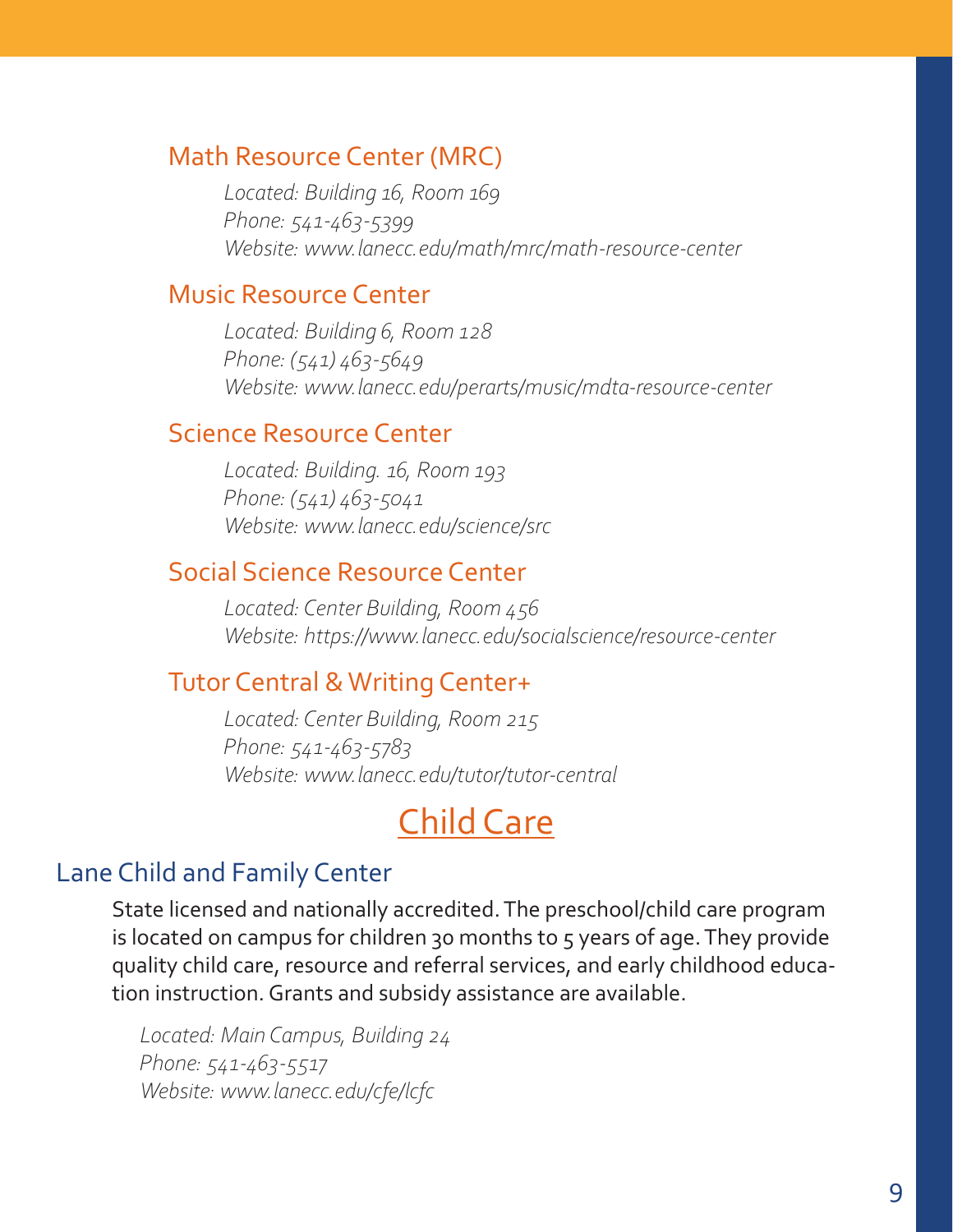# <span id="page-9-0"></span>Quality Care Connections

Quality Care Connections provides professional development and technical assistance to early childhood professionals, partnering with the State of Oregon Early Learning Division to ensure quality childhood programming.

*Located: Main Campus, Building 24 Phone: 541-463-3954 Website: www.lanecc.edu/qcc*

Financial Assistance

# Enrollment Services

This department at LCC is the place to go for information and assistance for admissions, registration, financial aid and other enrollment-related services.

*Located: Building 1, Lobby Phone: 541-463-3100 Website: www.lanecc.edu/esfs*

# Financial Aid

The Financial Aid office assists students with FAFSA (Free Application for Students Assistance) questions, financial aid processes, application details, policies and procedures regarding money matters.

*Located: Building 1, Lobby Phone: 541-463-3400 Website: www.lanecc.edu/finaid*

# LCC Foundation

Lane Community College Foundation is dedicated to making education affordable and accessible to all community members. We help bring dedicated donors who support educational opportunities and are committed to invest in the long-term growth of our community.

*Located: Building 19, Room 270 Phone: 541-463-5135 Website: www.lanecc.edu/foundation*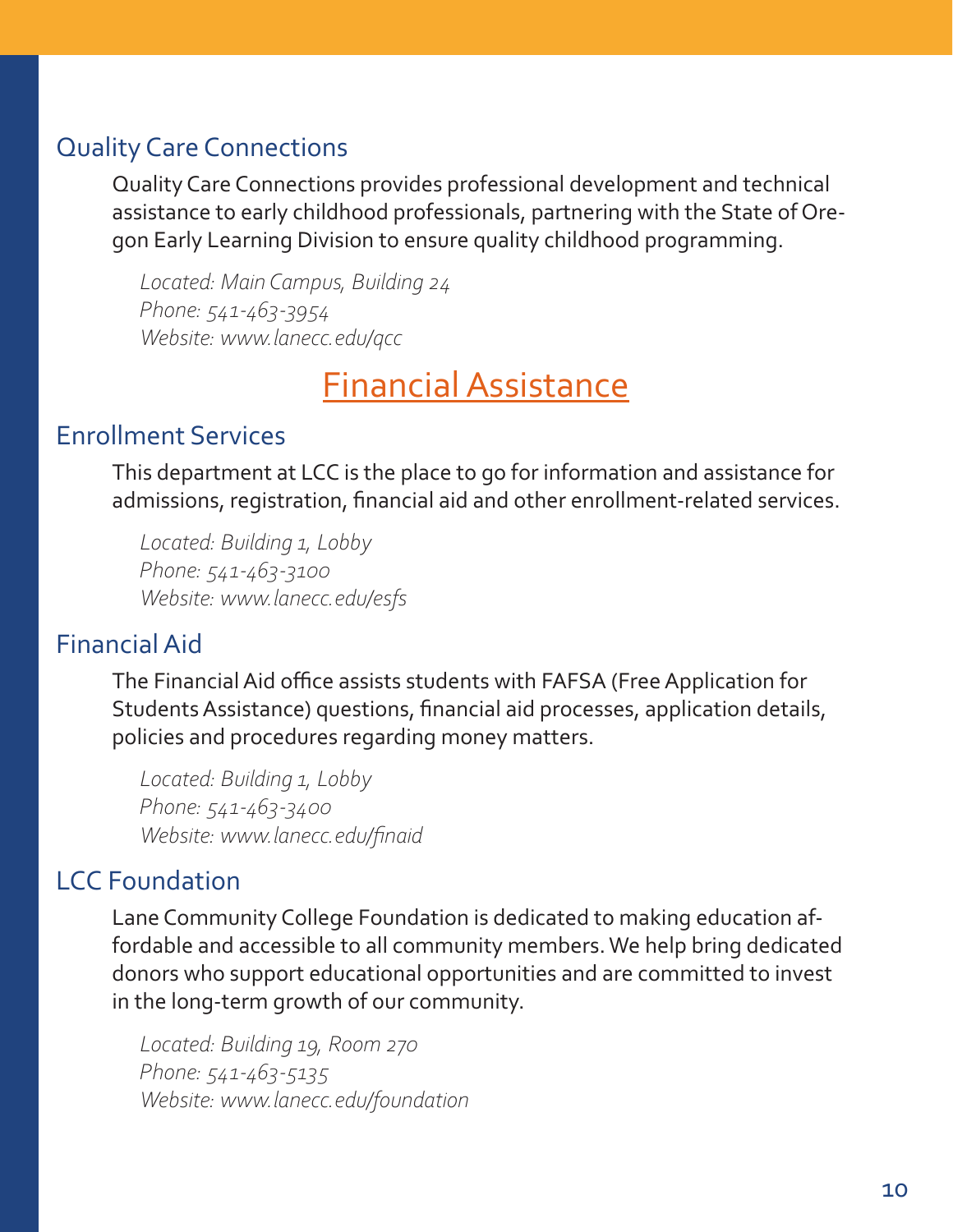# <span id="page-10-0"></span>**Scholarships**

Scholarships are gifts, usually of cash, given to students to help pay for their school expenses. Who provides the funding? Scholarship donors are often individuals, people just like you, who are in a financial position to donate money to a scholarship fund. Many donors to the Lane Community College Foundation have connections to the College and want to see students—such as you—succeed.

*Located: Building 1, Room 101 Phone: 541-463-5687 Website: www.lanecc.edu/scholarships*

# Health Services

# Health Clinic

The Health Clinic provides free or low-cost health care services to Lane students, including treatment for most acute illnesses, minor injuries, and many chronic conditions. Appointments are preferred. The Health Clinic is open when school is in session. They also provide information and referrals to community resources. The clinic participates in the Oregon Care (family planning) program. Students who pay the Health Clinic Fee when registering for classes are eligible to use the clinic which is staffed by doctors, nurse practitioners, a nurse and a medical technologist. All services provided are confidential.

*Located: Building 18, Room 101 Phone: 541-463-5665 Website: www.lanecc.edu/healthclinic*

# Dental Clinic

A full service dental clinic is available to students, specializing in treating patients without recent access to dental care, as well as teeth cleaning and restorative services. They offer a free evaluation, all ages welcome. Open 8-5 M-F with Saturday appointments available, please call for an appointment and consult their website for more information.

*Located: 2460 Willamette Street, Eugene, OR 97405 Phone: 541-463-5206 Website: www.lanecc.edu/dentalclinic*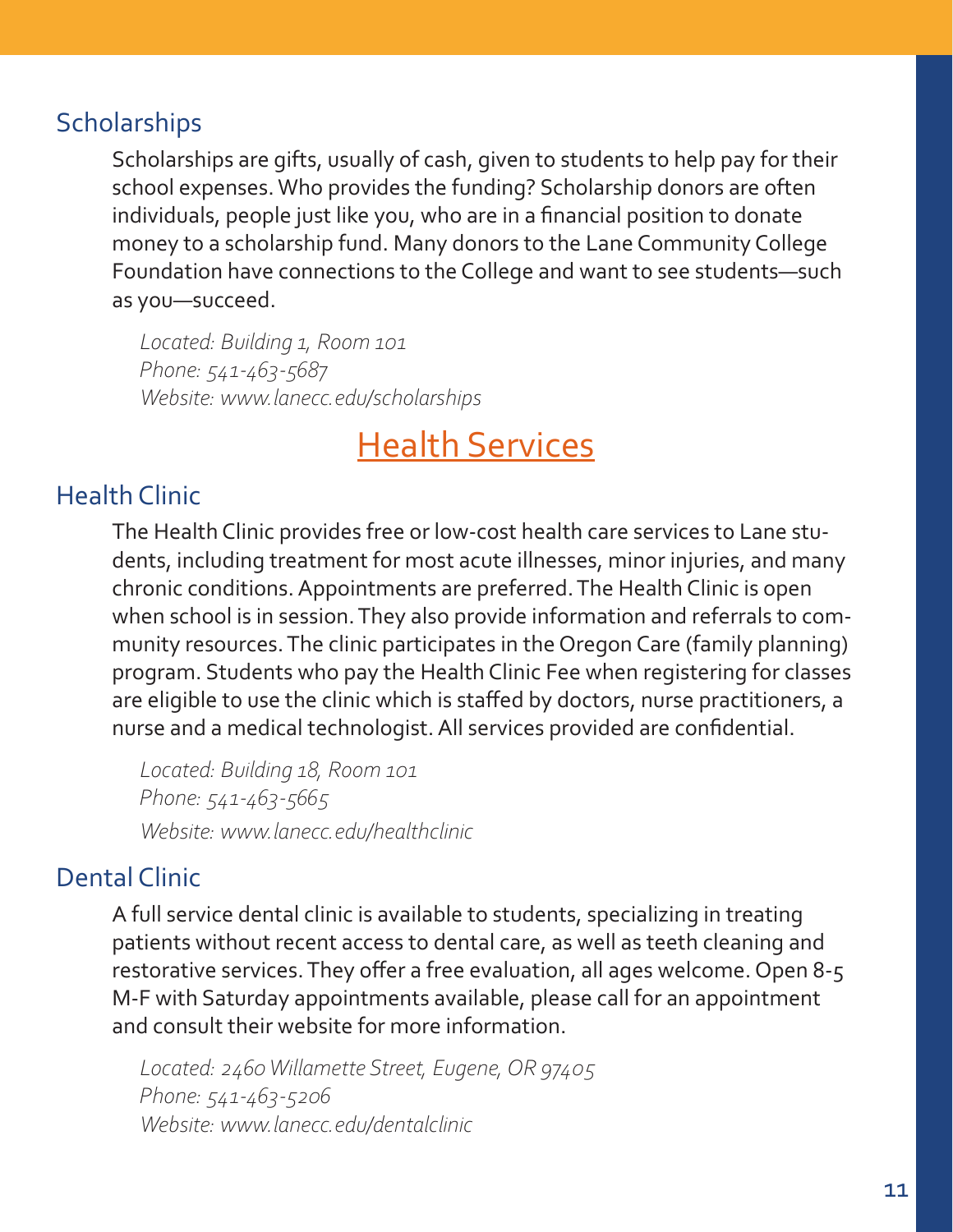# Housing Resources

# <span id="page-11-0"></span>Housing Information

Lane Community College maintains a website with information useful for students seeking housing. LCC has an official residence hall called Titan Court. Your student government also maintains a housing bulletin board in the 2nd floor hallway of Building 1, next to room 207. See the housing website for more information.

*Website: www.lanecc.edu/studentlife/resources*

# Titan Court

Titan Court is student housing for Lane Community College students and is located right next to the LCC Downtown Campus and the Eugene Public Library. We offer studios, 2 bedroom, and 4 bedroom apartments, so come take a tour with us today and find your new home!

*Located: 975 Charnelton St, Eugene, OR 97401 Phone: 888-581-2903, 541-344-2828 Website: www.titancourt.com*

# Student Engagement Opportunities

# Associated Students of LCC Student Government (ASLCCSG)

Your elected student government is the governing body for the students of LCC. Made up of 10 senators, 10 staff, and the President and Vice-President, we represent student interests and concerns, and promote student involvement and advocacy.

*Located: Building 1, Room 201 Phone: 541-463-5336 Website: www.lanecc.edu/aslcc*

# Center for Student Engagement (CSE)

This Center is the home base for student clubs and organizations. Stop by and find out about the more that 25 clubs and organizations Lane students run. Leadership and fun abound! The CSE is here to help you connect with students with similar or new interest!

*Located: Center Building, Room 201 Phone: 541-463-3284 Website: www.lanecc.edu/studentlife/center-student-engagement*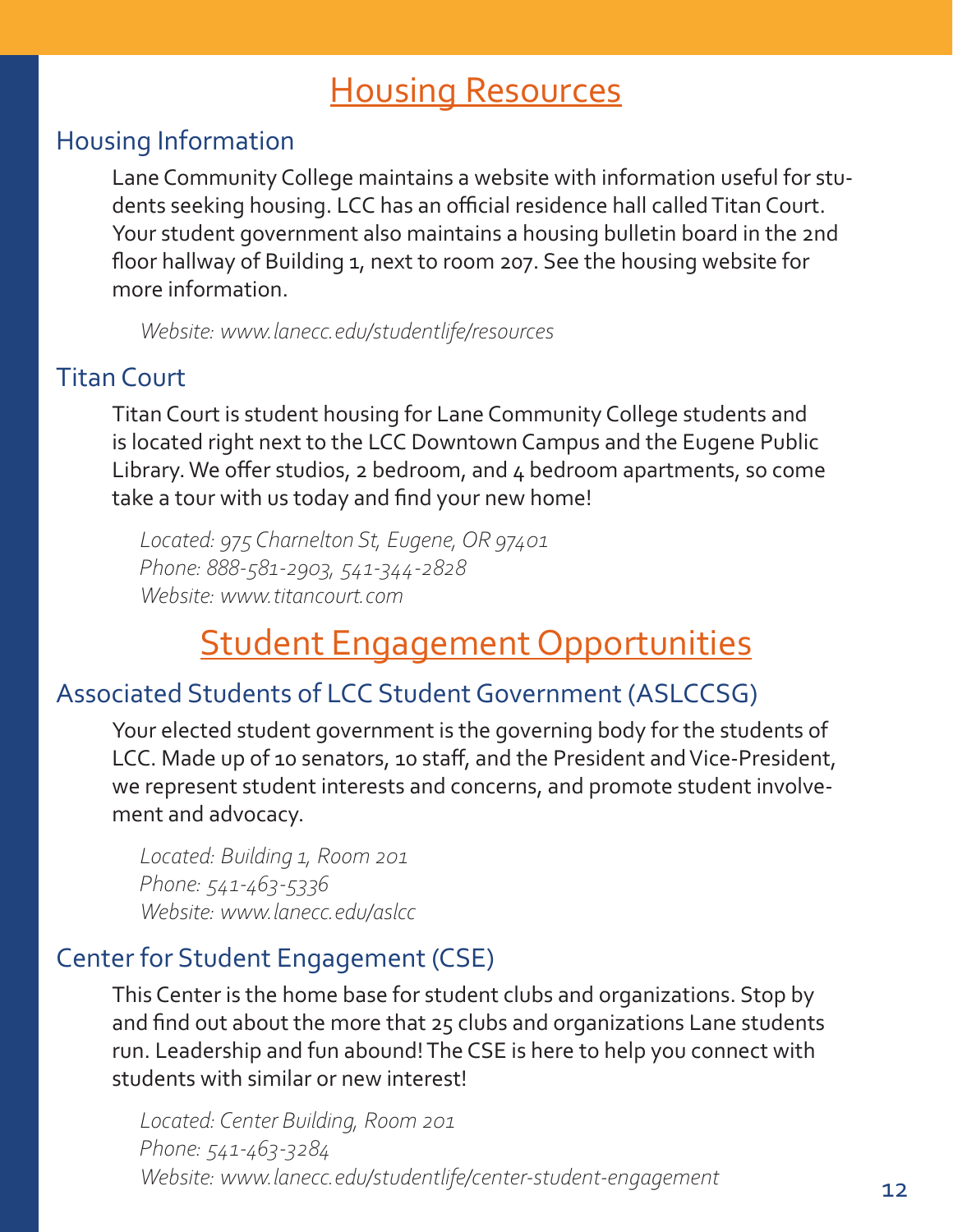# <span id="page-12-0"></span>Concepcion "Connie" Mesquita Multicultural Center

The CCMMC is the home base for students of all identities who are interested in exploring, sharing and learning about the many cultures and identities of students at Lane. We are the home of the Black Student Union, Native American Student Association, MEChA, Asian Pacific Islander Student Unions, as well as the Rights of Passage summer academy. We offer assistance with admissions, registration, course and program planning, and referrals to many resources.

*Located: Building 1, Room 206 Phone: 541-463-5276 Website: www.lanecc.edu/mcc*

# **Support Services**

# Longhouse

The Lane Community College Longhouse is a multi-use facility available to all students and provides program and classroom space for culturally appropriate activities. The Longhouse continues its mission to provide a culturally sustainable home and place of learning. The elegant building is a container of rich and diverse Native American cultures. The Longhouse has had a positive impact on the campus and is a place of hope in the present day.

*Located: Longhouse Phone: 541-463-3660 Website: www.lanecc.edu/longhouse*

# Maxwell Student Veteran Center (MSVC)

The MSVC is home to more than 300 student veterans at Lane. We offer community connection, support, lounge, study space, and many resources to help you succeed at Lane. We honor and serve all veterans and their families!

*Located: Building 19, Room 233 Phone: 541-463-5684 Website: www.lanecc.edu*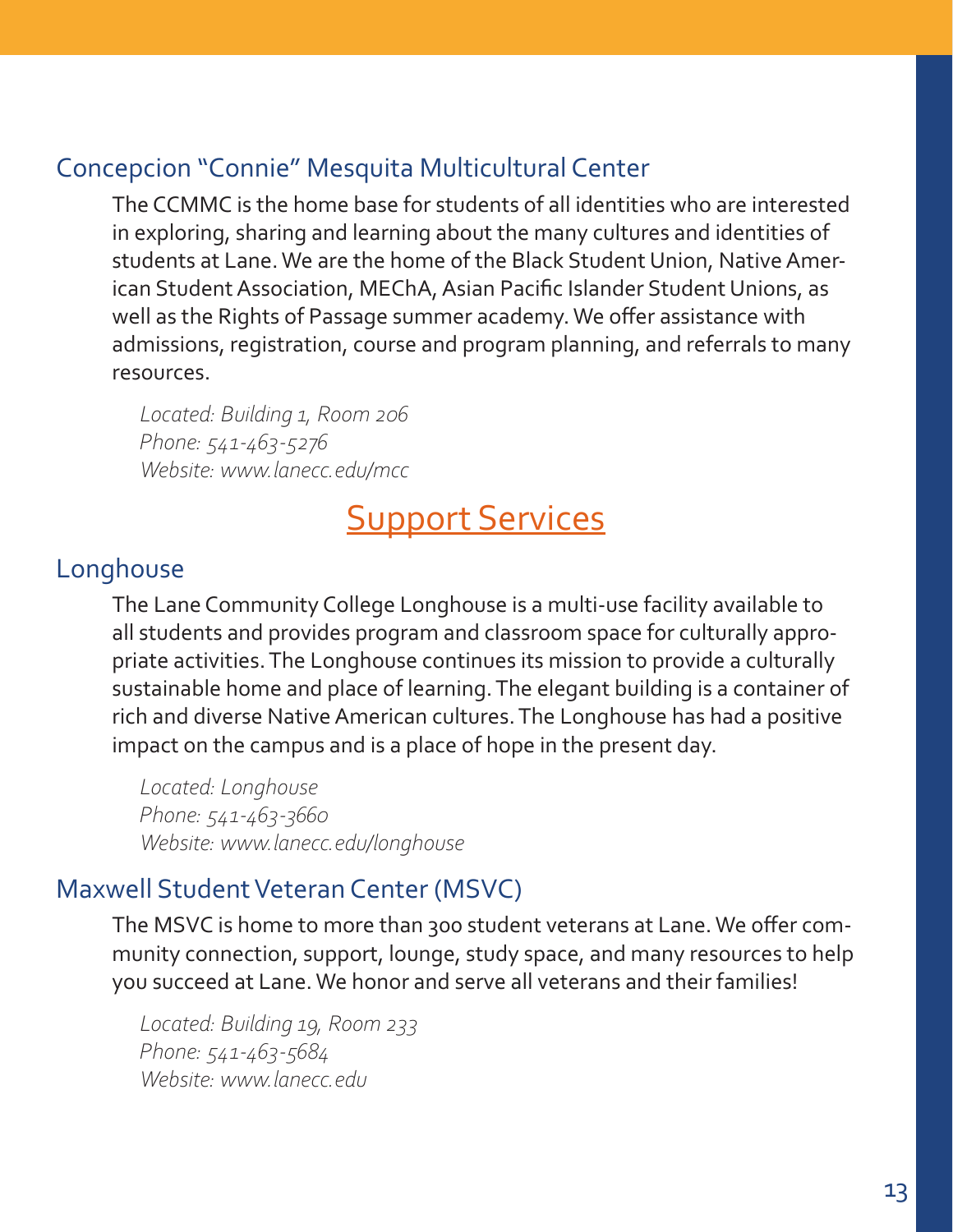# <span id="page-13-0"></span>No Cash Clothing Stash

The No Cash Clothing Stash is a non-profit, free thrift store for current students of LCC. We accept clothing and shoes for all ages. Students are allowed to take up to five items a week or trade like items for like items, depending on current inventory.

*Located: Center Building, Room 153 Phone: 541-463-5283 Website: www.lanecc.edu/studentlife/no-cash-clothing-stash*

# Public Safety

Public Safety promotes a safe, secure, and respectful learning environment by providing professional law enforcement and emergency services. Officers utilize arrest powers granted by Oregon law and enforce all college regulations, rules and federal, state, city and county laws and ordinances on college property. They are also statutorily authorized to perform traffic and parking enforcement.

*Located: Building 12, Room 200 Emergency Phone: 541-463-5555 Non-Emergency Phone: 541-463-5558 Website: www.lanecc.edu/psd*

# Rainy Day Food Pantry (RDFP)

The RDFP is a student run food pantry here to help all students in need. Our friendly student staff work to make sure our shelves are stocked with a variety of groceries and other items to make sure you don't have to worry about getting through the week. We look forward to you stopping by and seeing how we can help. We are a certified supplementary food pantry of FOOD for Lane County.

*Located: Center Building, Room 153 Phone: 541-463-3229 Website: https://www.lanecc.edu/aslcc/no-cash-clothing-stash*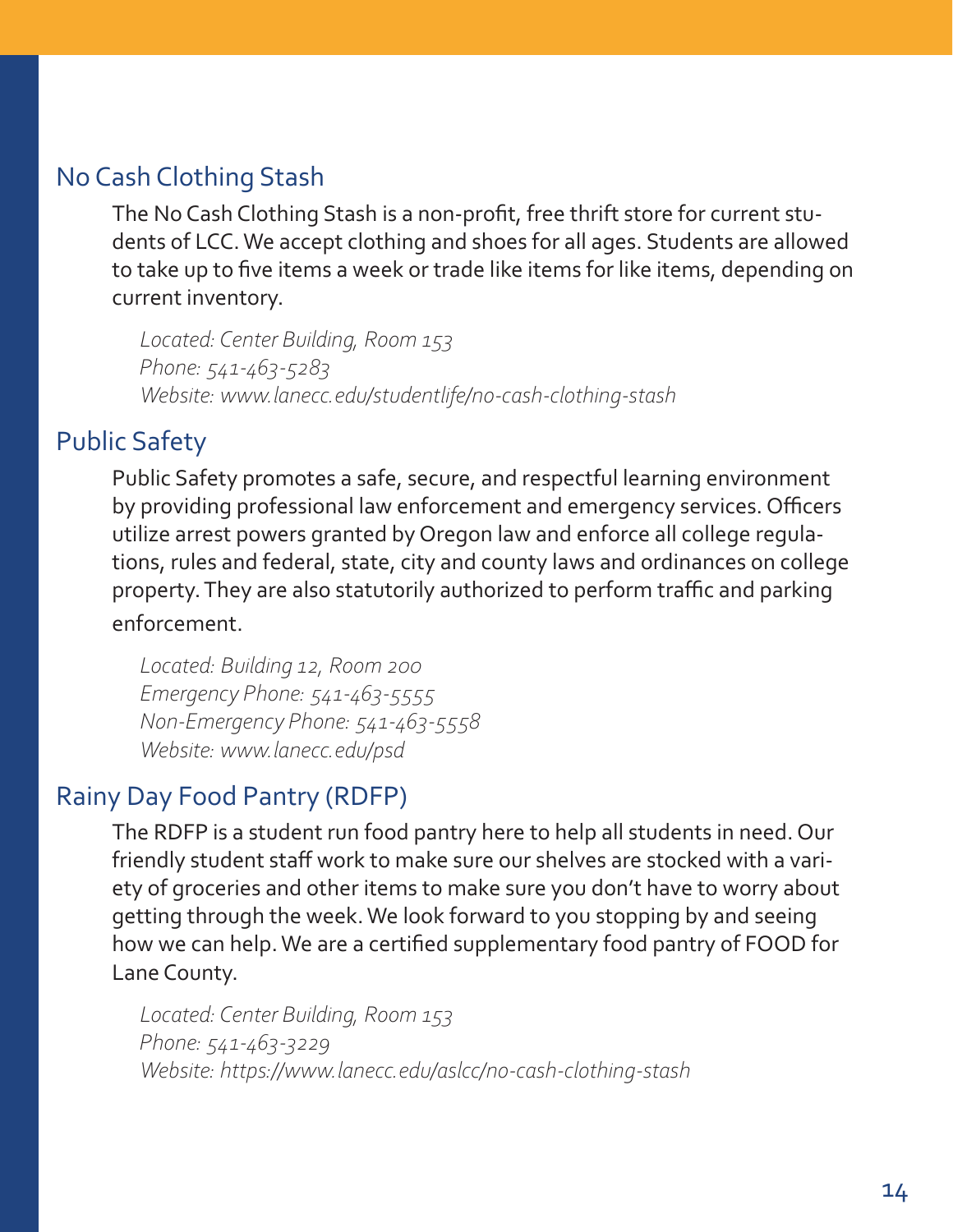# <span id="page-14-0"></span>Student Legal Services

Provided by Access the Law, student legal services are available free of charge to any Lane student taking credit classes at the main campus (not online). This service is supported by the Student Activity Fee. Access the Law is a not for profit law firm dedicated to serving the needs of students and those of modest means. To find out if you are eligible, contact Tracy Weimer in Center 201, 541-463-3284, or contact Access the Law directly.

*Located: 245 West 13th Street, Eugene, OR 97401 Phone: 541-686-4890 Website: www.accessthelaw.org*

# Tax Help

Free tax help is available during tax season beginning February 1st - April 13th Wednesday through Friday 9am-2:30pm in the Center Building. This is a first come first served and sponsored by AARP (American Association of Retired Persons) volunteers. Bring all of your tax information including all W2's, 1098, 1099, childcare information and all other receipts. For specific tax related questions contact the IRS at (800) 829-1040.

*Located: Haugland Commons, Center Building, 2nd Floor Phone: 541-463-5336 Website: www.lanecc.edu/studentlife/free-tax-help*

# The Torch

The Torch is an independent, entirely student run weekly news publication. The Torch is a great way for students to get real world job experience and is a great resource for news and events that are happening on campus.

*Located: Center Building, Room 008 Phone: 541-463-5655 Website: www.lcctorch.com*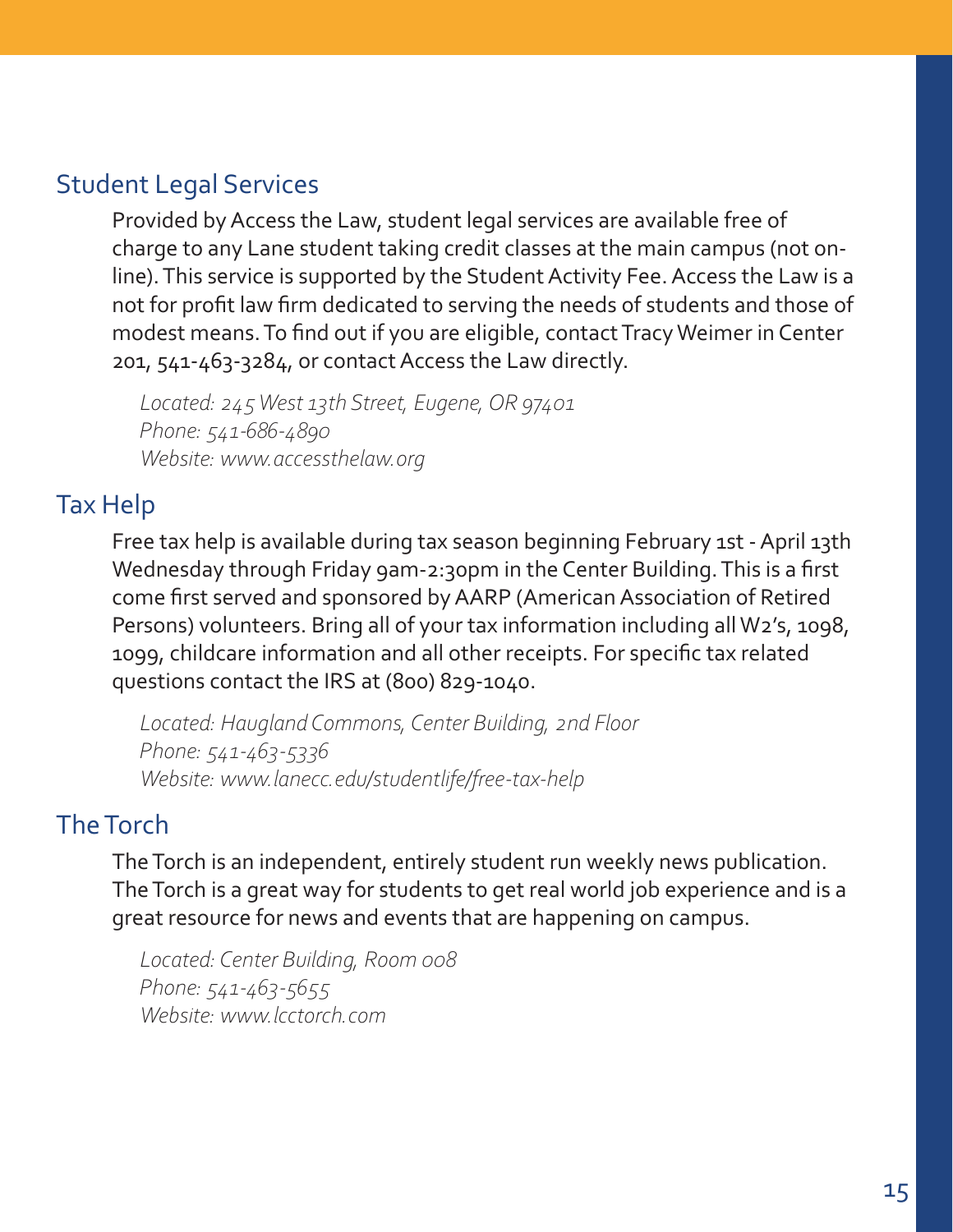# <span id="page-15-0"></span>Titan Store

A one-stop resource for textbooks and course materials, computers and electronics, school supplies, Titan spirit gear, food and much more. The Titan Store offers a variety of programs and services to support your supply needs including online ordering, Deferred Billing services, textbook buyback programs, and friendly knowledgeable staff.

*Located: Center Building, 1st Floor Phone: 541-463-5256 Website: titanstore.lanecc.edu*

# **Transportation**

# BikeLane

The Bike Lane bicycle loan program provides a FREE bicycle loan for one term to qualified Lane Community College students who are enrolled in credit classes, ESL, ABSE, or GED classes on main campus, Downtown Campus, or at the Aviation Academy. Participants are provided a bicycle, lock, lights, and helmet for one term to use as they wish. The bicycle and accessories must be returned at the end of the term to avoid late or replacement charges.

*Email: bikelane@lanecc.edu Website: www.lanecc.edu/sustainability/bikelane*

# LCC Bus Pass

Lane Community College students taking a credit class on main campus, the Downtown Campus, or the Aviation Academy or ESL, ABSE, or GED students taking classes at main campus or the Downtown Center, are eligible for a bus pass when they pay the \$27 transportation fee (fee subject to change). Students taking only online classes are NOT eligible for a bus pass even if they have to come to Lane to take tests.

*Phone: LTD 541-687-5555 Website: www.lanecc.edu/facilities/transportation/lcc-bus-pass*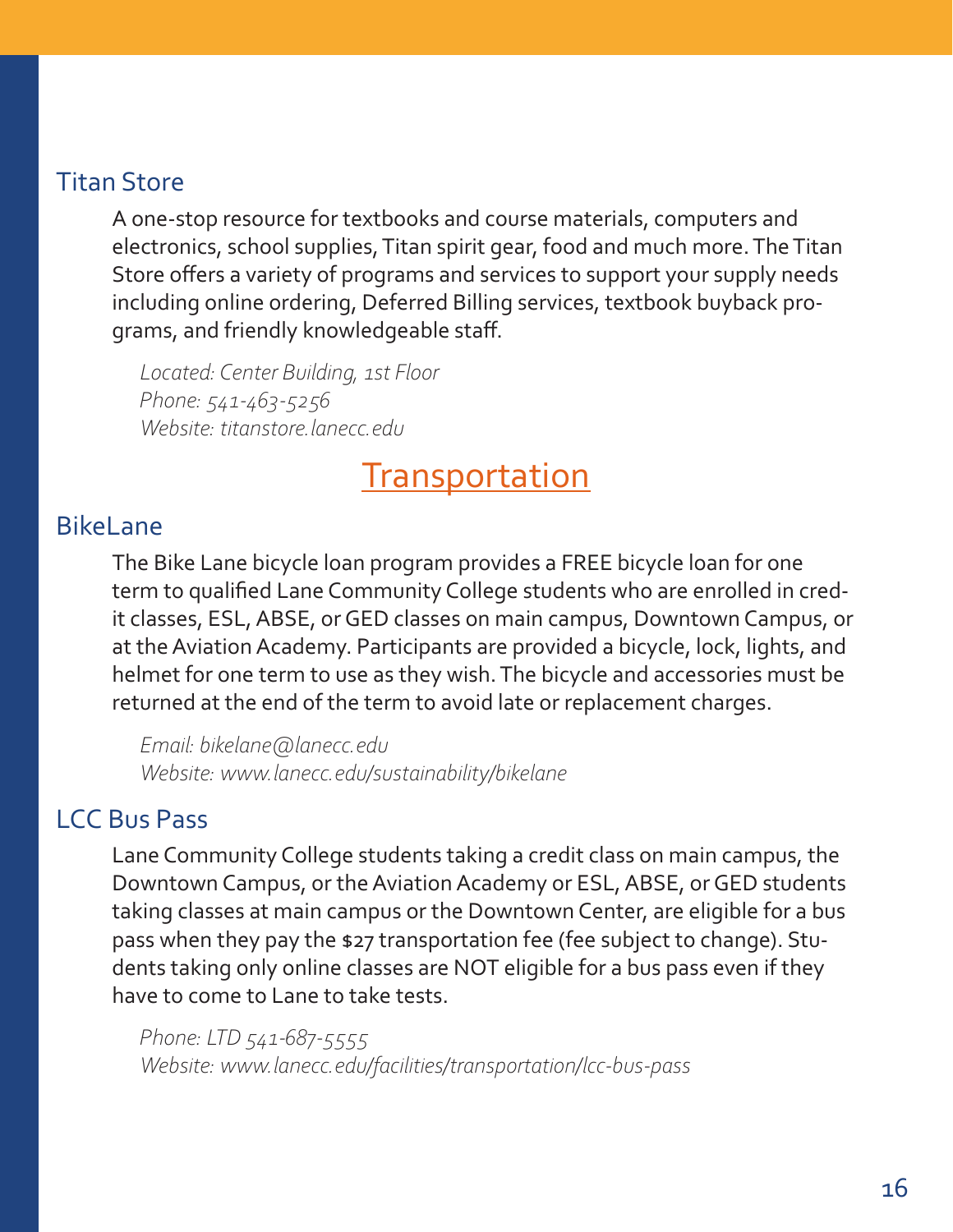# **Community Resources**

# <span id="page-16-0"></span>211info

211info helps people identify, navigate and connect with local nonprofit and public services. Keeping people and communities healthy means more than access to medical care. It means ensuring people have the basics, like food, housing and a steady income. At the nonprofit 211info, we promote health for your whole life by connecting everyone to nonprofit and public services in Oregon and Southwest Washington.

*Phone: Call or Text 2-1-1 Website: 211info.org*

# Catholic Community Services

Catholic Community Services helps those in greatest need, regardless of religion, race, ethnic status, age, disability, or lifestyle. Our response to the challenge of poverty is practical and creative. We help people do the best they can with the resources that are available to them right now.

*Located: 1025 G Street, Springfield, Oregon 97477 Phone: 541-345-3628 Website: www.ccslc.org*

# Centro Latino Americano

The Centro Latino Americano is a bilingual, multicultural agency dedicated to the empowerment of the Latino community of Lane County by offering social services, access to community resources, and advocating for fair treatment.

*Located: 944 5th Street, Eugene, OR 97402 Phone: 541-687-2667 Website: centrolatinoamericano.org*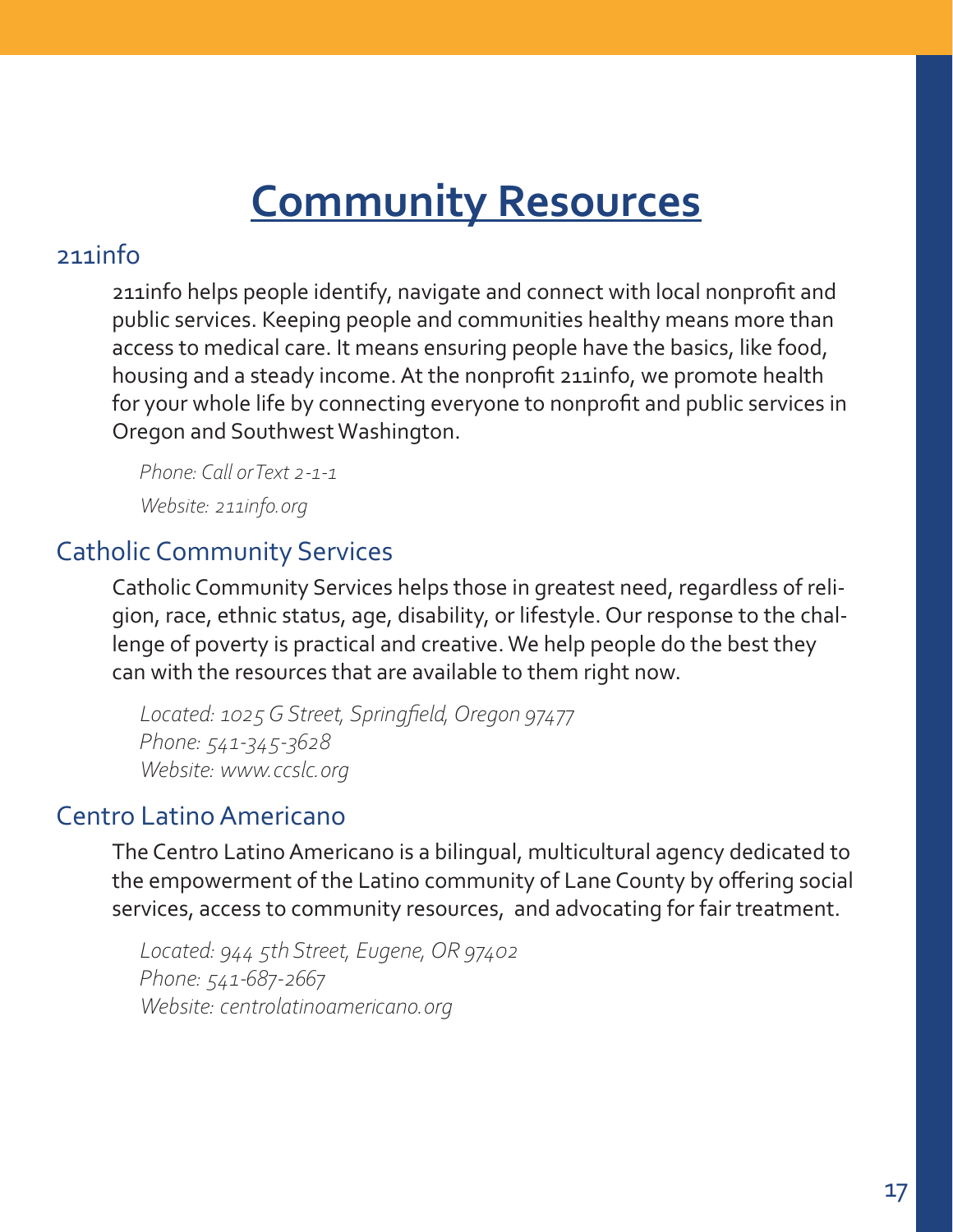# <span id="page-17-0"></span>Department of Human Services (DHS)

We provide Employment Related Day Care (ERDC), Temporary Assistance for Needy Families (TANF), Temporary Assistance for Domestic Violence Surviviors (TADVS), and food benefits with training and employment opportunities via our STEP partners.

*Located: \*see website for all locations Phone: McKenzie Center 541-686-7878 West Eugene 541-686-7722 Springfield 541-726-3525 Website: www.oregon.gov/dhs*

# FOOD for Lane County

FOOD for Lane County is a private, 501(c)(3) nonprofit food bank dedicated to alleviating hunger by creating access to food. We provide emergency food box pantries and serve Lane County with various supplemental food programs.

*Located: 770 Bailey Hill Rd, Eugene, OR 97402 Phone: 541-343-2822 Website: www.foodforlanecounty.org*

# NAMI Lane County

The mission of National Alliance on Mental Illness NAMI Lane County is to improve the quality of life for persons with mental disorders and of their families through support, education and advocacy.

*Located: 2411 Martin Luther King Blvd, Eugene, OR 97401 Phone: 541-343-7688 Website: www.namilane.org*

# Office of Student Access & Completion (OSAC)

OSAC is a state agency that awards over \$17 million in scholarships each year, in addition to grants such as Oregon Promise and Oregon Opportunity Grant. There are many types of grants and scholarships available; visit www.OregonStudentAid.gov to apply.

*Located: 1500 Valley River Drive, Suite 100, Eugene, OR 97401 Phone: 541-687-7400 Website: www.OregonStudentAid.gov*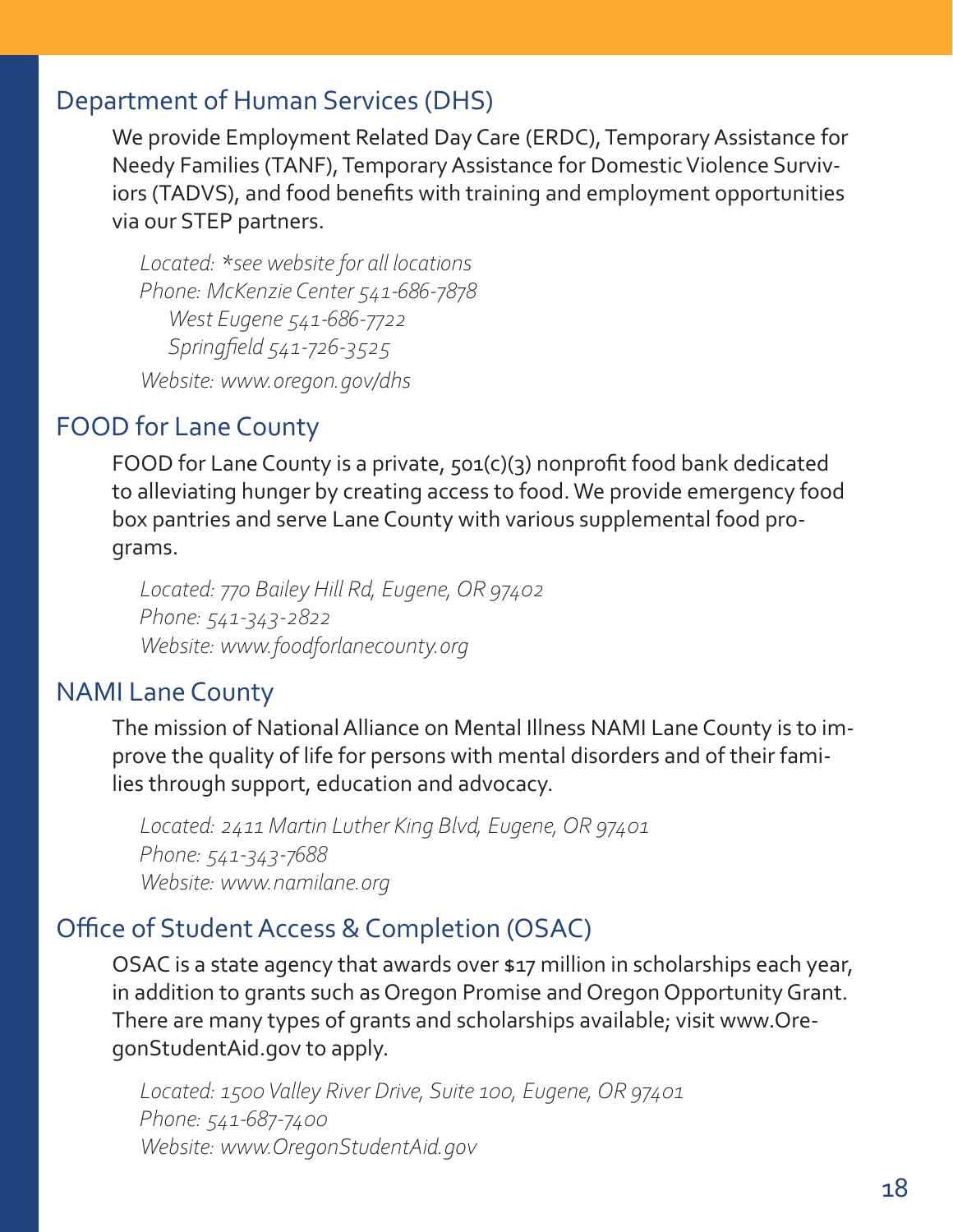# <span id="page-18-0"></span>Oregon Department of Justice - Division of Child Support

The Oregon Child Support Program works with both parents to provide the financial and emotional support their children need to grow and thrive. We help more than 400,000 parents and process more than \$1 million a day in medical and child support for our youngest and most vulnerable Oregonians.

*Located: 165 E 7th Avenue, Suite 300, Eugene, Oregon 97401 Phone: 1-800-850-0228 Website: www.oregonchildsupport.gov*

# Oregon Health Insurance Marketplace

The Oregon Health Insurance Marketplace is a state agency that assists people in obtaining health insurance in Oregon, primarily through Healthcare. gov. The Oregon Health Insurance Marketplace Headquarters are in Salem and local assistance is available through community partners.

*Phone: 855-268-3767 Website: www.oregonhealthcare.gov*

# Planned Parenthood of Southwestern Oregon

We provide expert confidential care. Our services include birth control, well-women annual exams, cervical and breast cancer screenings, STD testing and treatment, HIV testing, abortion, access to free vasectomy, and more.

*Located: 3579 Franklin Blvd., Eugene, Oregon 97403 Phone: 541-344-9411 Website: www.ppsworegon.org*

# Sexual Assault Support Services (SASS)

SASS is a non-profit organization providing outreach, advocacy and support to survivors of sexual violence and their partners, families and friends throughout Eugene-Springfield and the rest of Lane County.

*Located: 591 West 19th Avenue, Eugene, OR 97401 Phone: 541-484-9791 or 1-844-404-7700 (24 hour Crisis & Support) Website: www.sass-lane.org*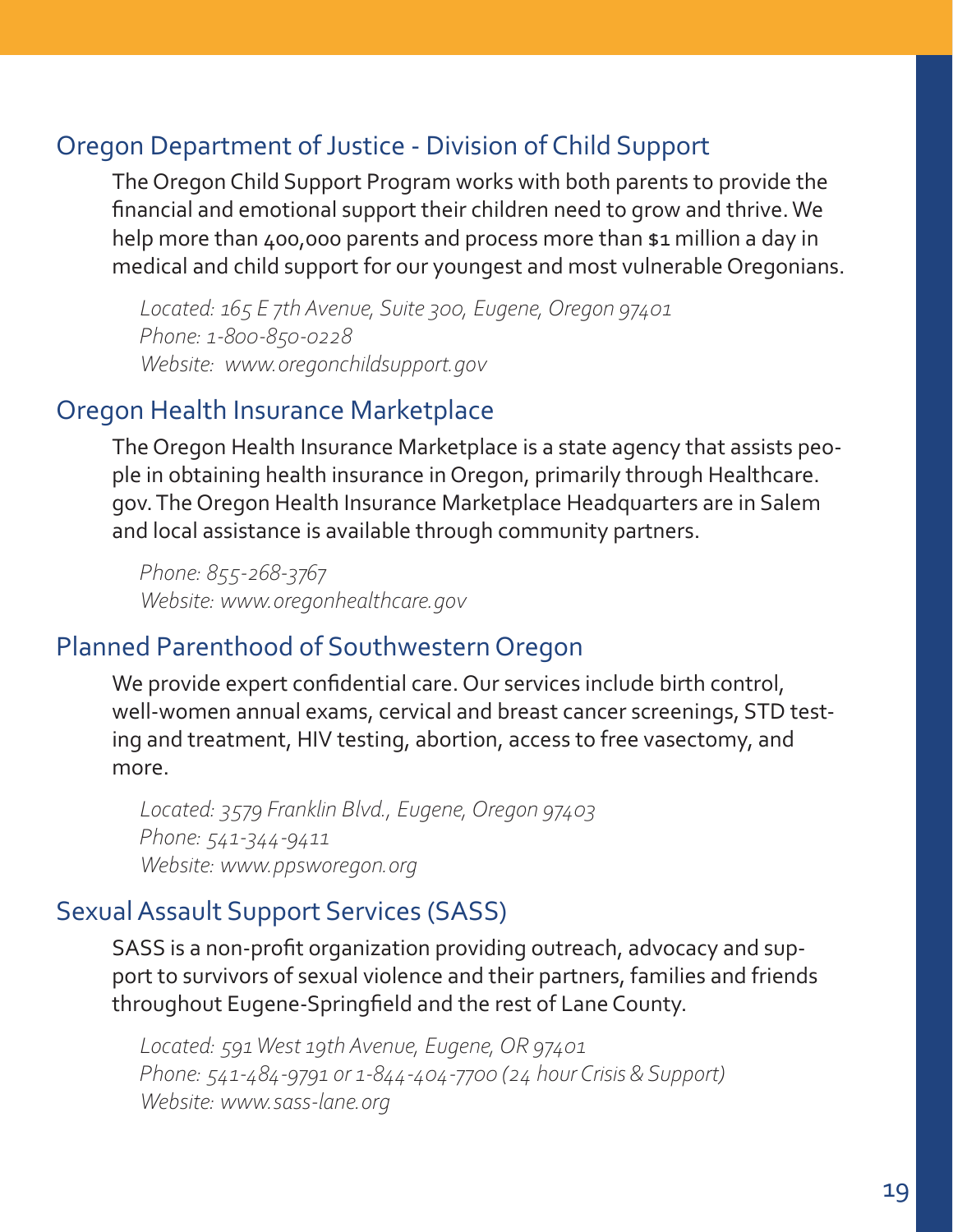# <span id="page-19-0"></span>Sponsers, Inc.

Sponsors Inc. is transitional housing for men and women getting out of incarceration. We help with services including but not limited to: resume writing, application help, helping people get bus passes, state issued ID or DL, birth certificates, work clothes and so much more.

*Located: 338 Hwy 99 North, Eugene, Oregon 97402 Phone: 541-485-8341 Website: www.sponsorsinc.org*

# St. Vincent's DePaul

St. Vincent de Paul is Lane County's largest nonprofit human services organization, helping over 84,000 people annually. We accomplish our mission in six core areas: Affordable Housing, Emergency Services, Homeless Services, Recycling Programs, Retail Thrift Stores, and Self Sufficiency Services.

*Located: 2890 Chad Drive, Eugene, Oregon 97402 Phone: 541-687-5820 Website: www.svdp.us Vocational Rehabilitation*

# **Womenspace**

Womenspace serves victims and survivors of domestic violence in intimate partner relationships. We provide emergency crisis intervention to help victims and their children escape the immediate danger of abusive relationships, but also provide support services that help them transform from victims into survivors who have reclaimed their lives and live without violence and fear of further abuse. Our mission is to prevent domestic violence in intimate partner relationships in Lane County and support survivors in claiming personal power.

*Located: 1577 Pearl Street, 2nd Floor, Eugene, Oregon Phone: 541- 485-8232 Website: www.womenspaceinc.org*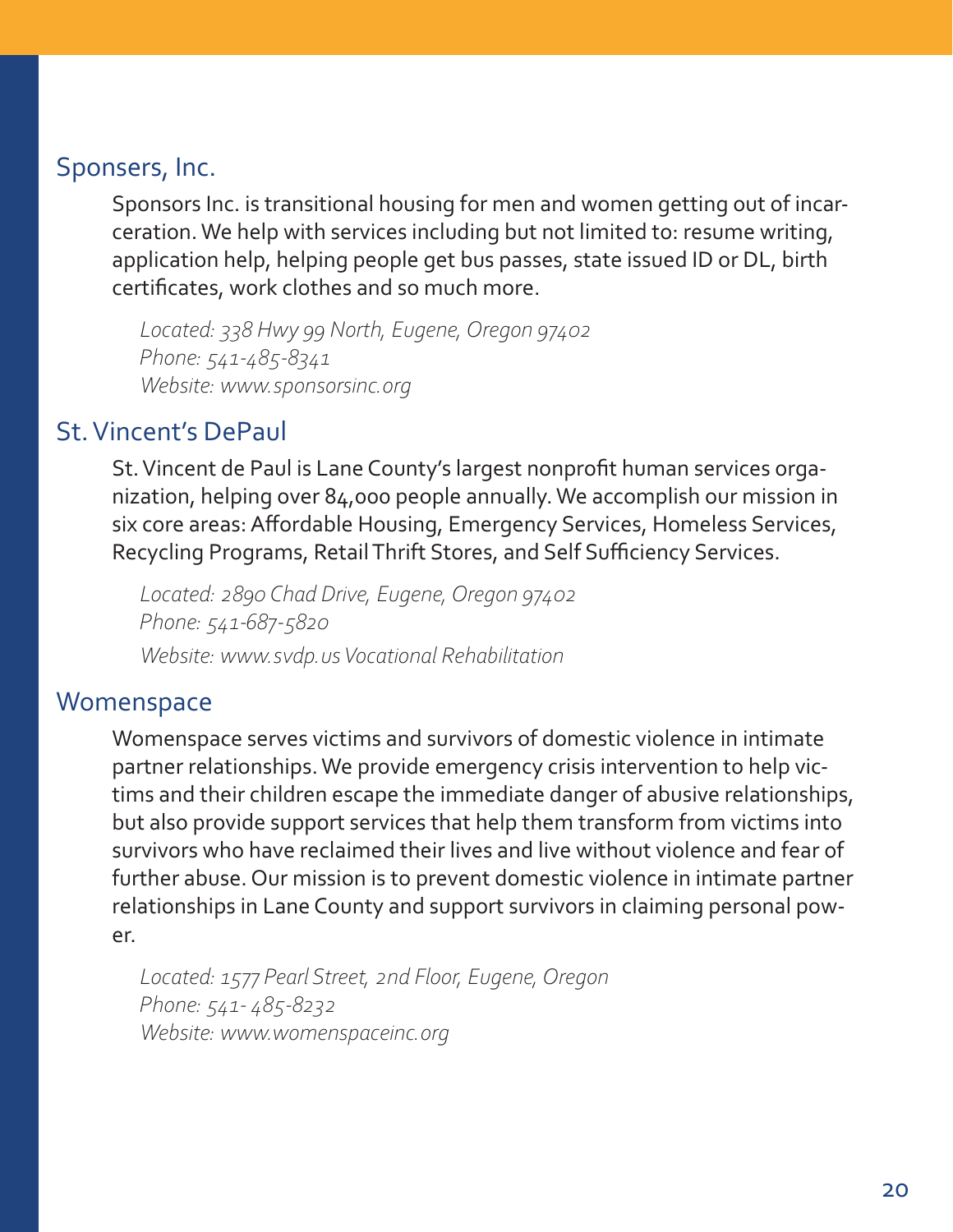# <span id="page-20-0"></span>WorkSource Lane

WorkSource Oregon, the state's public workforce system is here to help you get a job, increase your skills, and explore training options. Oregonians looking for work should visit their nearest WorkSource Oregon Center, Work-Source Lane to find staff and services dedicated to helping Oregonians get back to work.

*Location: 2510 Oakmont Way, Eugene, OR 97401 Phone: 541-686-7601 Website: http://worksourceoregon.org*

# Volunteers in Medicine

We are a primary care medical clinic for low-income, under-served adults and their households in Lane County who can't afford health care coverage. Even with the Affordable Care Act, many individuals lack the financial means to pay for high deductibles, co-pays, and other out-of-pocket expenses. Services include primary health care, women's health care, behavioral health care, diabetes management, on-site pharmacy and physical therapy. Our organization is funded by generous donations and relies on many volunteers every day. Learn more about us and volunteer or donate to help our patients change their lives for the better.

*Located: 2260 Marcola Road, Springfield, Oregon 97477 Phone: 541-685-1800 Website: vim-clinic.org*

To request this information in an alternate format please contact the Center for Accessible Resources at **(541) 463-5150** or **accessibleresources@lanecc.edu**